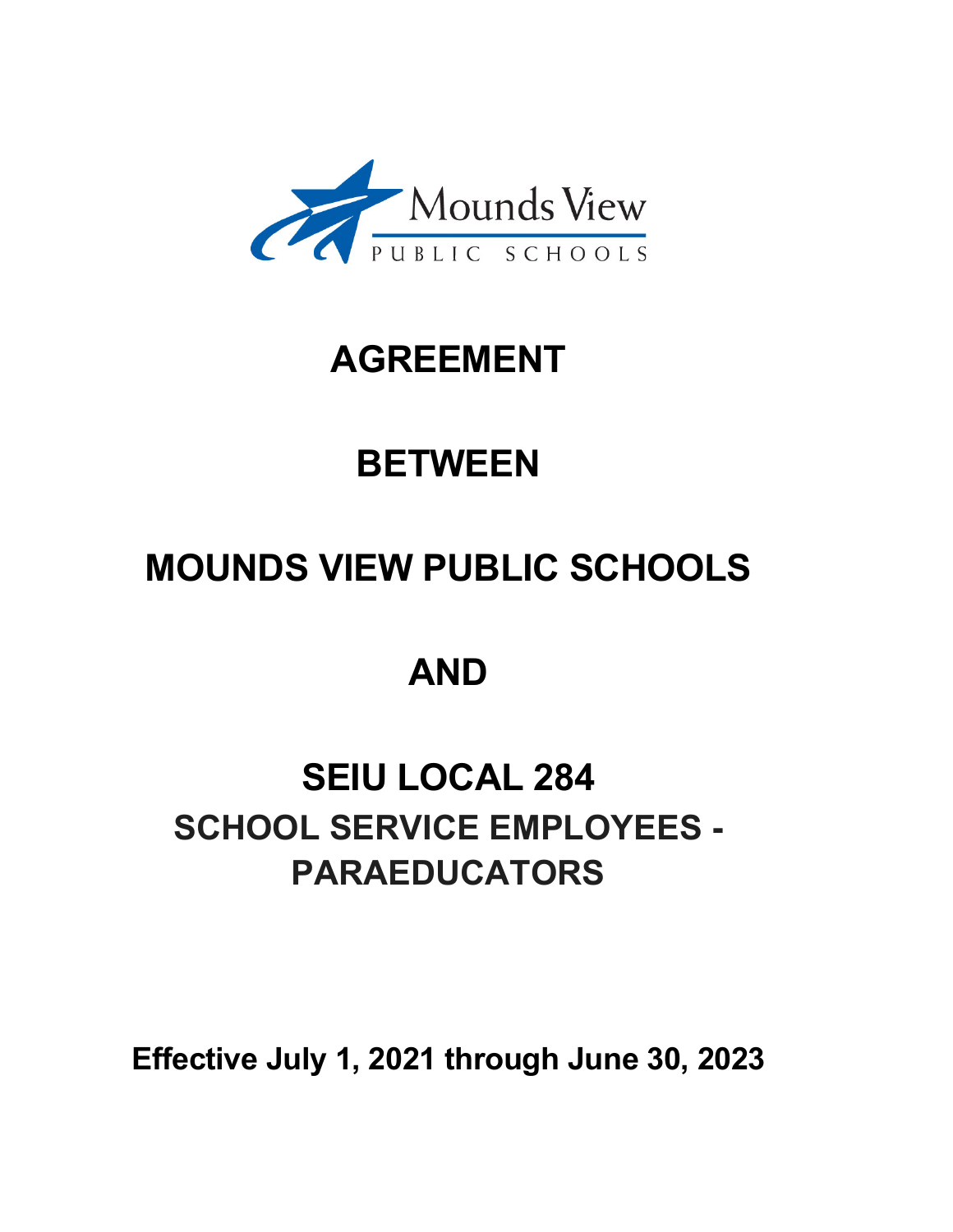# **Table of Contents**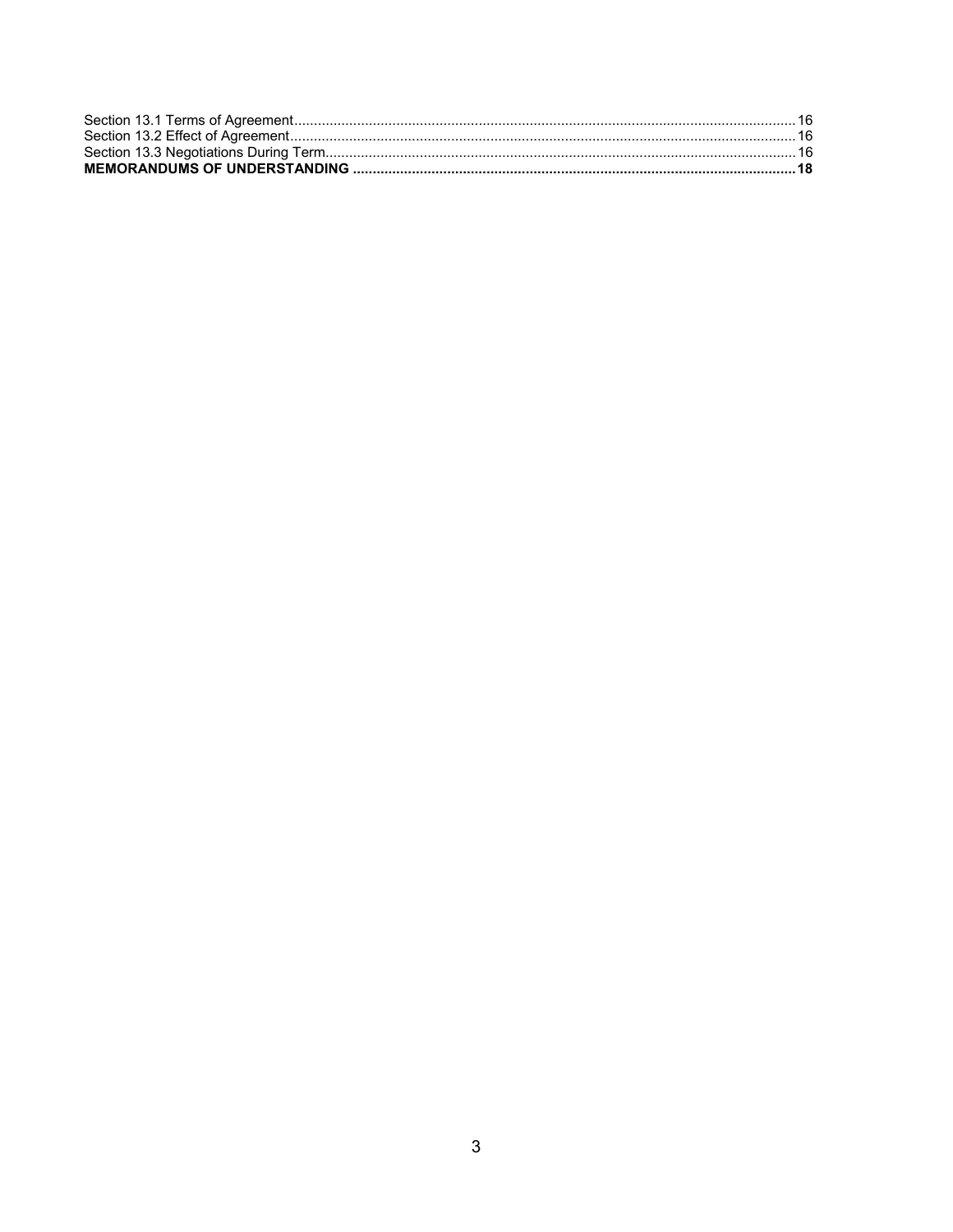# <span id="page-3-0"></span>**CONTRACT**

This Agreement is made and entered into by and between Independent School District No. 621, Ramsey County, Minnesota, hereinafter referred to as the "Employer" and School Service Employees, SEIU Local No. 284, hereinafter referred to as the "Union".

# **ARTICLE 1 RECOGNITION**

The Employer hereby recognizes the Union as the exclusive representative of:

All Paraeducator employees who work more than ten (10) hours per week (excluding confidential or supervisory employees), who are employed by Independent School District No. 621 and are defined in Minnesota Statute 179.03 Subd.14 as "public employees".

# **ARTICLE II DUES CHECK-OFF**

The Employer agrees to deduct dues for membership in the Union, and to forward such membership dues to the Union, for any individual employee who has authorized such dues check-off in the following forms written authorization, online sign-up, or audio-recorded phone authorization. The Union shall provide the District with the appropriate form of authorization for member dues deduction.

The District shall make available to the Union a bargaining unit list of employees including name, address, work hours, phone number, work location, position, classification, and wage schedule placement, date of employment and electronic mail addresses. The District shall inform the union representative(s) and steward(s) of all new hires monthly.

Each newly hired bargaining unit employee shall have a union orientation provided by the union representative or steward(s) during the monthly District Orientation for a period of not less than ten (10) minutes. The District Orientation dates will be provided in advance to the union for the entire school year and the district shall notify the union of any changes to these dates. The Steward(s) and the Union Representative may do Union orientations via building visits on an as needed basis and will work with the building administration to meet with new Paraeducators for up to fifteen minutes.

# **ARTICLE III**

#### **Section 3.1 Wages**

The following career wage rates shall be applicable to employees covered by this Agreement effective on the dates indicated.

The Employer has the authority to unilaterally increase the salary of any classification that is found not in compliance with the Local Government Pay Equity Act. The employer will provide a ten (10) day written notice to the Union of any such action.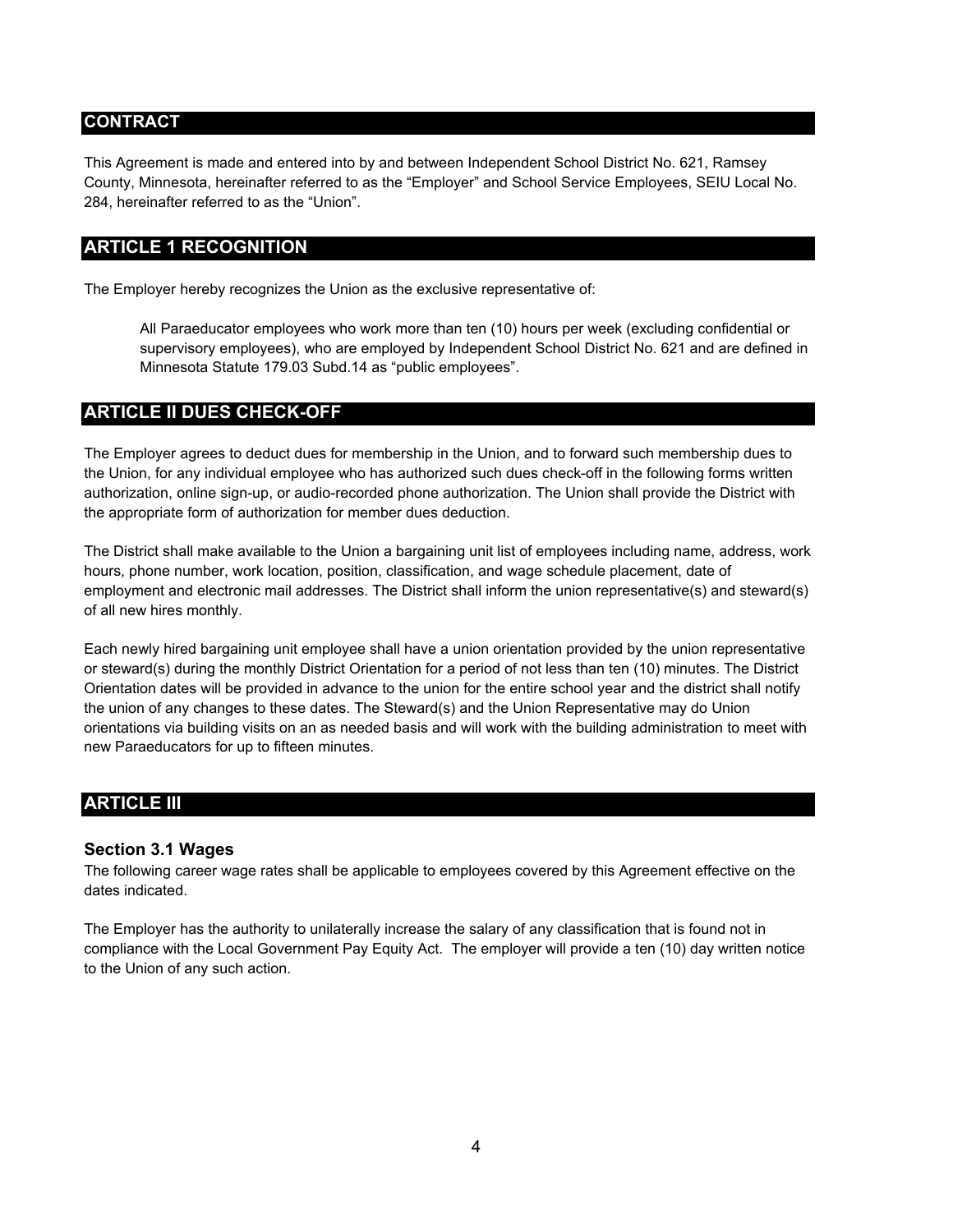| Pay Class     | Job Title                                                                                                                                                                                                                                                                              | 2021-2022 | 2022-2023 |
|---------------|----------------------------------------------------------------------------------------------------------------------------------------------------------------------------------------------------------------------------------------------------------------------------------------|-----------|-----------|
| Pay Class I   | <b>Community Education Building Supervisory Paraeducator</b>                                                                                                                                                                                                                           | \$15.30   | \$15.61   |
| Pay Class II  | Clerical Paraeducator<br><b>Supervisory Paraeducator</b>                                                                                                                                                                                                                               | \$19.25   | \$19.64   |
| Pay Class III | <b>Computer Input Paraeducator</b><br><b>LMC Paraeducator</b>                                                                                                                                                                                                                          | \$20.04   | \$20.44   |
| Pay Class IV  | Bookkeeper Paraeducator                                                                                                                                                                                                                                                                | \$22.25   | \$22.70   |
| Pay Class V   | <b>Special Education Paraeducator</b><br><b>General Instructional Paraeducator-ELL</b><br>Instructional Paraeducator-ETS<br>Instructional Paraeducator-Indian Education<br>Instructional Paraeducator-Title I<br><b>Technology Paraeducator</b><br>Health Care Specialist Paraeducator | \$22.80   | \$23.26   |
| Pay Class VI  | Secondary Modified Learning Center Paraeducator<br><b>Behavior Manager Paraeducator</b><br>Administrative Paraeducator<br>Pool Paraeducator                                                                                                                                            | \$23.79   | \$24.27   |
| Pay Class VII | Licensed Health Care Specialist Paraeducator                                                                                                                                                                                                                                           | \$24.23   | \$24.71   |

# **Longevity:**

Employees shall receive their longevity increase at the beginning of the school year in which they reach the following years of service.

|                                         | 2021-2022                | 2022-2023                |
|-----------------------------------------|--------------------------|--------------------------|
| Start of Fifth $(5th)$                  | \$.35/hr above base rate | \$.40/hr above base rate |
| Start of Tenth (10 <sup>th</sup> )      | \$.45/hr above base rate | \$.50/hr above base rate |
| Start of Fifteenth (15 <sup>th</sup> )  | \$.70/hr above base rate | \$.75/hr above base rate |
| Start of Twenthieth (20 <sup>th</sup> ) | \$.80/hr above base rate | \$.85/hr above base rate |

# **Section 3.2 Pay Plans**

Employees may elect one (1) of the following pay plans by notification to the Human Resources office by June 15.

a) Plan A. One nineteenth (1/19) of the contract salary to be paid on the 15<sup>th</sup> and last day of each month beginning on September 30.

b) Plan B. One twenty-fourth (1/24) of the contract salary to be paid on the 15<sup>th</sup> and last day of each month beginning on September 30.

# **Section 3.3 Job Description**

Human Resources shall provide a general description of a Paraeducator position. Specific duties shall be defined in writing by the Paraeducator's immediate supervisor. A Paraeducator may choose to go on layoff if a major change in duties occurs that is not mutually agreeable to the supervisor and the Paraeducator.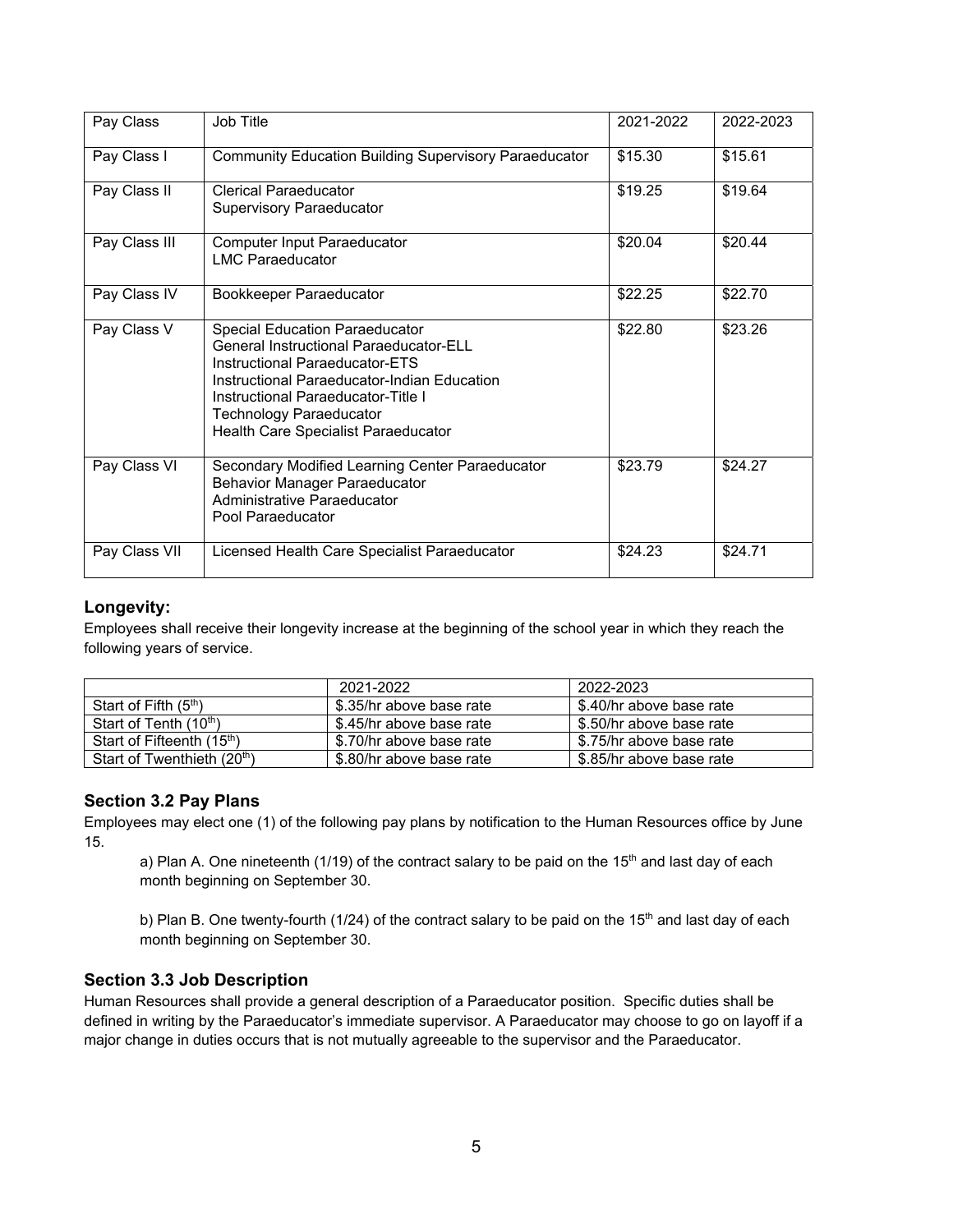# <span id="page-5-0"></span>**Section 3.4 Temporary Positions**

A temporary position is defined as one which is created by the extended absence of an employee due to disability, parental leave or other long-term leaves extending over a period of more than thirty (30) days but not to exceed one (1) year.

Absences of less than thirty (30) days may be filled in by a substitute employee only after a member or members of this bargaining unit who work in that building have been given the opportunity to arrange their schedule to assume the hours made by the absence of another employee. Assumed hours will not count toward a change in benefits.

Temporary positions will be posted in the same manner as regular positions.

Employees holding temporary positions will be paid the rate that the position is regularly paid and shall not be eligible for any benefits or provisions of this Contract except for paid holidays and the salary listed above. If a temporary employee is subsequently hired to fill a regular position, without a break in service, the employee's first day of employment in the temporary position will become his/her seniority date in the Paraeducator bargaining unit. However, this employee shall still be required to serve an initial probationary period in the regular position in accordance with section 5.1 of the Contract.

# **Section 3.5 Paraeducators in Early Childhood Programs**

Because of the unique nature and schedule of the Early Childhood (EC) programs and calendar, Paraeducators who work in the Early Childhood Programs only Early Childhood Special Education (ECSE) and Early Childhood Family Education (ECFE), may work both as a casual Paraeducator (less than 10.25 hours a week) and be able to accept positions to sub at times other than their regularly scheduled hours. Any casual Paraeducator positions determined in the EC programs must first be offered to current, contract EC Paraeducators prior to hiring a casual employee. Once a casual position is determined, it must be accepted as an entire position (i.e. all of the hours up to 10.25) and not be parceled out in smaller hour increments.

# **Section 3.6 Paraeducators in the Silverview Childcare Program**

Because of the unique requirements of the Silverview childcare program, Paraeducators may work both noncontract hours and be able to accept substitute positions other than their regularly schedule hours.

# **ARTICLE IV HOURS AND OVERTIME**

# **Section 4.1 Definition of Paraeducators**

Full-time Paraeducators are defined as individuals working at least forty (40) hours per week. Part-time Paraeducators are defined as individuals in the bargaining unit working less than forty (40) hours per week.

# **Section 4.2 Overtime**

Each employee covered by this Agreement shall be paid at one and one-half (1-½) times the regular hourly rate for work in excess of forty (40) hours per week, as directed by the immediate supervisor. Employees assigned to work jobs involving more than one (1) wage rate will receive a weighted average overtime rate for work beyond forty (40) hours in a week.

# **Section 4.3 Meeting/Training Attendance**

Paraeducators shall be paid for a minimum of eight (8) hours of job-related training per school year at the direction of their supervisor. A minimum of two (2) hours of this training will occur during teacher workshop week. Additional professional development opportunities may be available at the discretion of the supervisor. Paraeducators shall be paid their regular rate for required work time outside their normal schedule as assigned by their supervisor. (see MOU Training Task Force)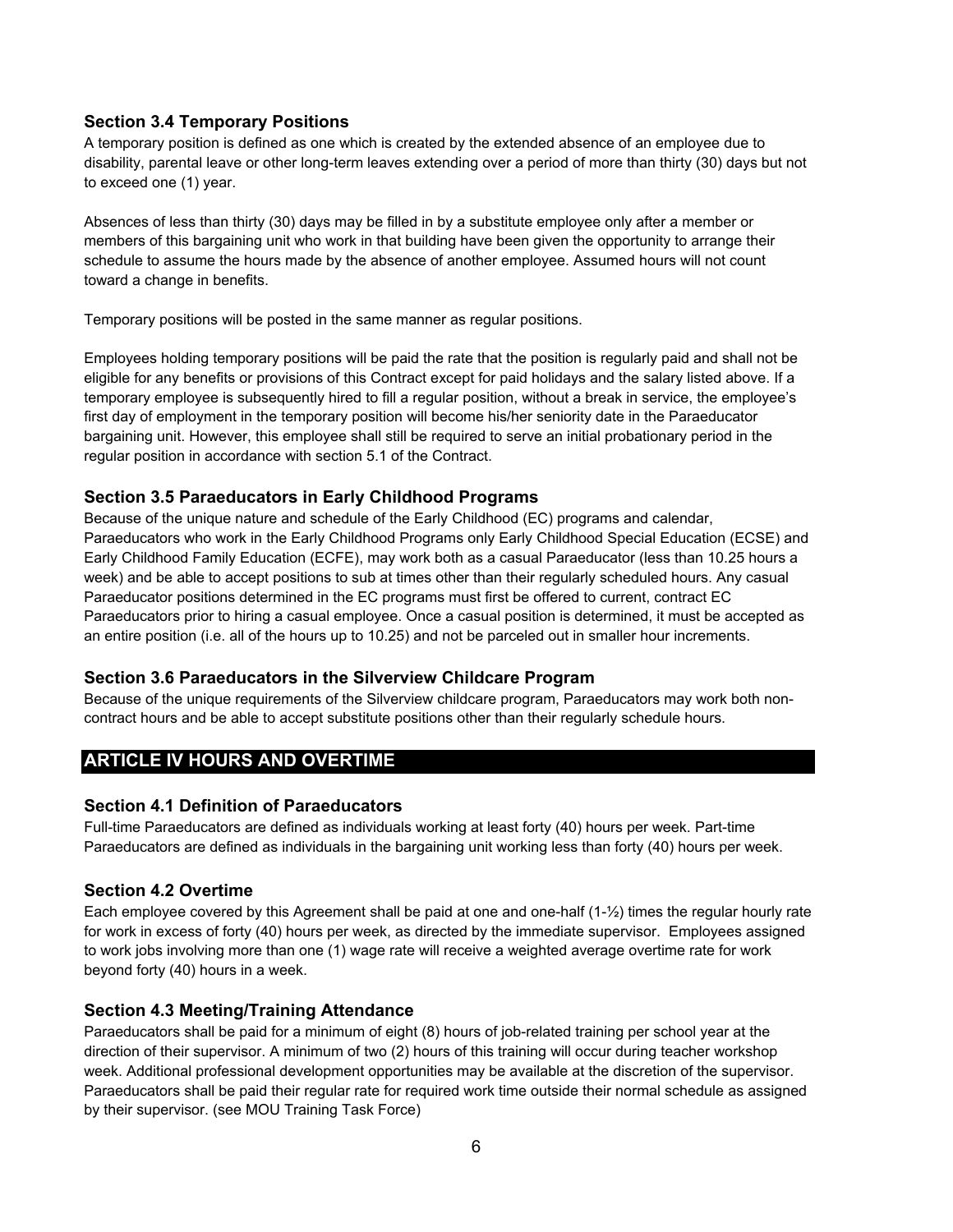# <span id="page-6-0"></span>**Section 4.4 Work Breaks**

Employees who work four (4) or more hours per day are entitled to a scheduled fifteen (15) minute duty free paid break. Employees who work six (6) hours or more are entitled to an additional thirty (30) minute unpaid lunch break. Breaks may not be taken at the beginning or the end of the employees' normal schedule unless mutually agreed with the employees' supervisor.

# **ARTICLE V DISCIPLINE AND DISCHARGE**

# **Section 5.1 Probationary Period**

Every new employee shall serve a probationary period of six (6) months served during the school year during which the Employer shall have the unqualified right to discipline or discharge such employee without assigning any reason therefore, and without recourse to the grievance procedure. For purposes of this contract, "school year" is defined as the period of time from the first student contact day in the fall to the last student contact day in the spring of the following year. Services performed outside of the basic school year, such as summer school, or additional work days for training do not apply towards the probationary period. An employee promoted or transferred to a new position shall be on probation for thirty (30) consecutive days, during which period the Employer shall have the right to return the employee to his/her previous position subject to the grievance procedure. However, any employee assigned to a position requiring regular and recurring contact with students must complete thirty (30) days of service during the regular school year in order to complete his/her probationary period. Subsequent to the probationary period the employee shall be discharged only for just cause.

An individual can complete a probationary period during two (2) consecutive school years if the person is in the same position at the same school. If a change in position or building occurs prior to completion of the probationary period, the individual must serve a new six (6) month probationary period.

# **Section 5.2 No Discrimination**

No employee shall be discriminated against because he/she is or is not a member of the Union. The Employer and the Union mutually agree to comply with all applicable State and Federal laws and regulations regarding discrimination against any individual because of such person's race, color, creed, religion, national origin, sex, age or education.

# **Section 5.3 Union Representation**

Whenever the school district calls a meeting with an employee that could lead to discipline, the school district shall notify the employee orally or in writing of their right to have union representation at the meeting.

# **ARTICLE VI LEAVES AND ABSENCES**

# **Section 6.1 Leave of Absence**

There shall be no loss of seniority in case of unpaid leaves of absence for good cause, as determined by the Employer.

# **Section 6.2 Jury Duty**

An employee who is absent because of required jury duty will be granted leave and will be paid the difference between his/her regular salary and the fee received for such jury duty. An employee who completes his/her jury duty with one-half (1/2) day or more of the workday remaining shall report for work for that period.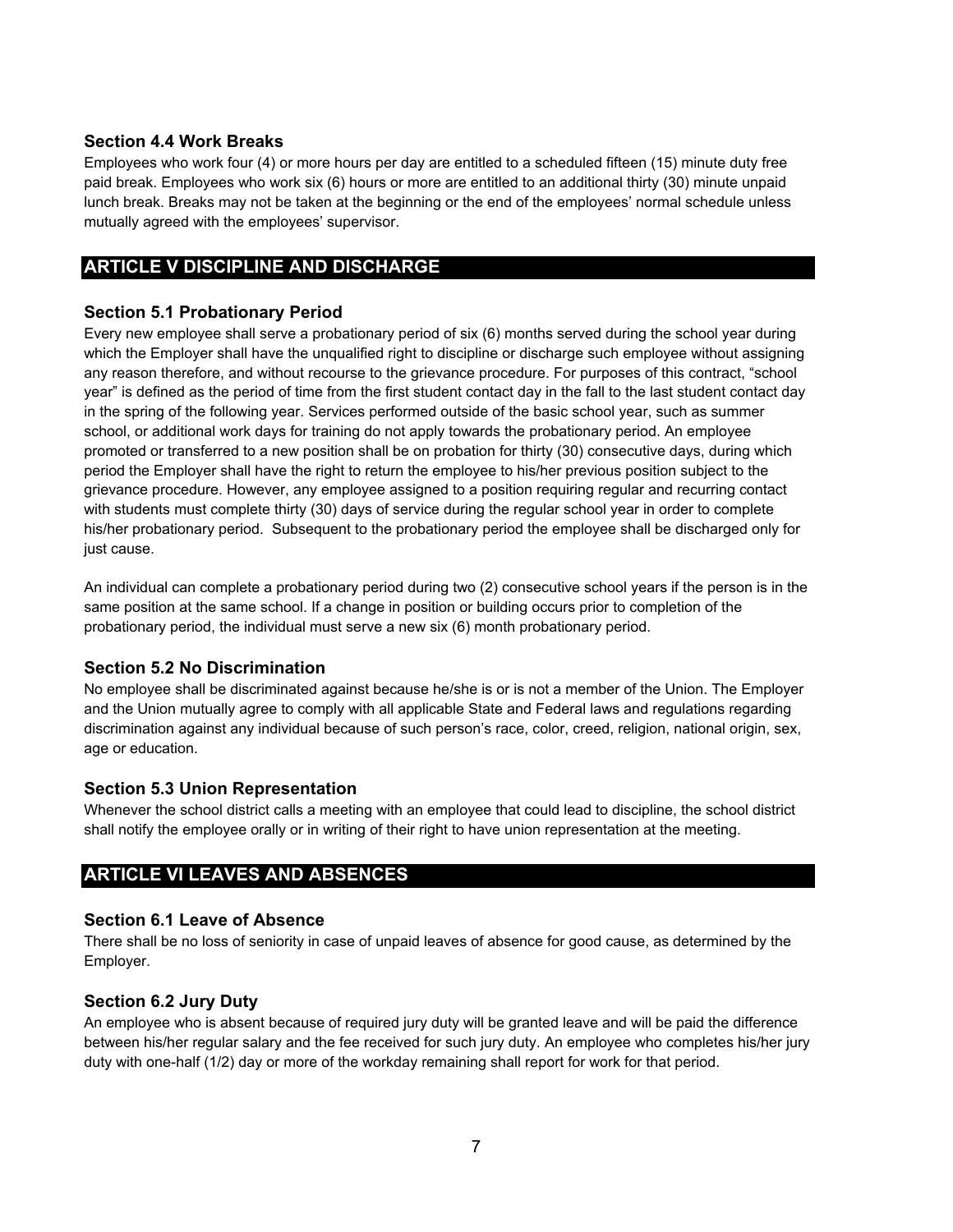### <span id="page-7-0"></span>**Section 6.3 Military Leave**

 law. Leaves of absence for military service will be granted in accordance with all requirements of Federal and State

#### **Section 6.4 Extended Leave**

Upon written request to the Employer, an unpaid leave of absence not to exceed one (1) year may be granted by the Employer. Purposes of the leave shall be to either:

> 1. care for the employee's child after birth or placement for adoption or foster care; 2. care for the employee's spouse, son or daughter or parent who has a serious health condition; or 3. for a serious health condition that makes the employee unable to perform the employee's

> job.

An employee granted a leave under this provision will return to his/her former position.

Leaves granted under this section will be coordinated with any leave available under State law or the Federal Family and Medical Leave Act (FMLA).

Extended unpaid leaves of absence for purposes other than those outlined above may be granted at the Employer's discretion. The precise terms and conditions of any leave of absence granted under this paragraph shall be determined on an individual basis. Employees who resign from a Paraeducator position to accept another position with the District may request a one (1) year leave of absence from the Paraeducator unit for purposes of maintaining their seniority date only.

An employee on unpaid leave shall notify the Employer in writing of his/her intent to return to the District at least thirty (30) days prior to the expiration of the leave. Failure to so notify the District will constitute a resignation.

 eligibility provisions at personal expense in accordance with applicable State and Federal law. An employee granted leave without pay shall remain eligible for benefit plans according to the benefit plan

#### **Section 6.5 Sick Leave**

Sick leave with full pay will accumulate at the rate of one (1) day per month up to nine (9) months per school year cumulative without limit. No employee shall receive more than his/her regular amount of compensation for a day of absence.

Sick leave hours may be utilized for each period of necessary absence due to illness or injury and may be used in hourly increments. The employer may require the employee to furnish a medical certificate signed by a doctor as evidence of illness or injury.

Upon notification of an administrator, Paraeducators may use their sick leave benefits due to an illness or injury to the employee's partner, child, step-child, adult child, spouse, sibling, parent, mother-in-law, father-in-law, grandchild, grandparent, stepparent, son-in-law, daughter-in-law, brother-in-law or sister-in-law, on the same terms upon which the employee is able to use sick leave benefits for the employee's own illness or injury. In addition, employees may use sick leave as defined in M.S. 181.9412 for the purpose of providing or receiving assistance because of sexual assault, domestic abuse, or stalking.

Accrued sick leave used for safety leave for the employee's family members listed above, will be limited to 160 hours in any twelve (12) month period. Written requests for additional days will be considered by the Director of Human Resources and granted whenever circumstances warrant. Such leave is non-accumulative and is deductible from accumulated sick leave. In addition, use of the employee's accumulated sick leave shall be allowed for the qualified dependents as defined under state or federal law.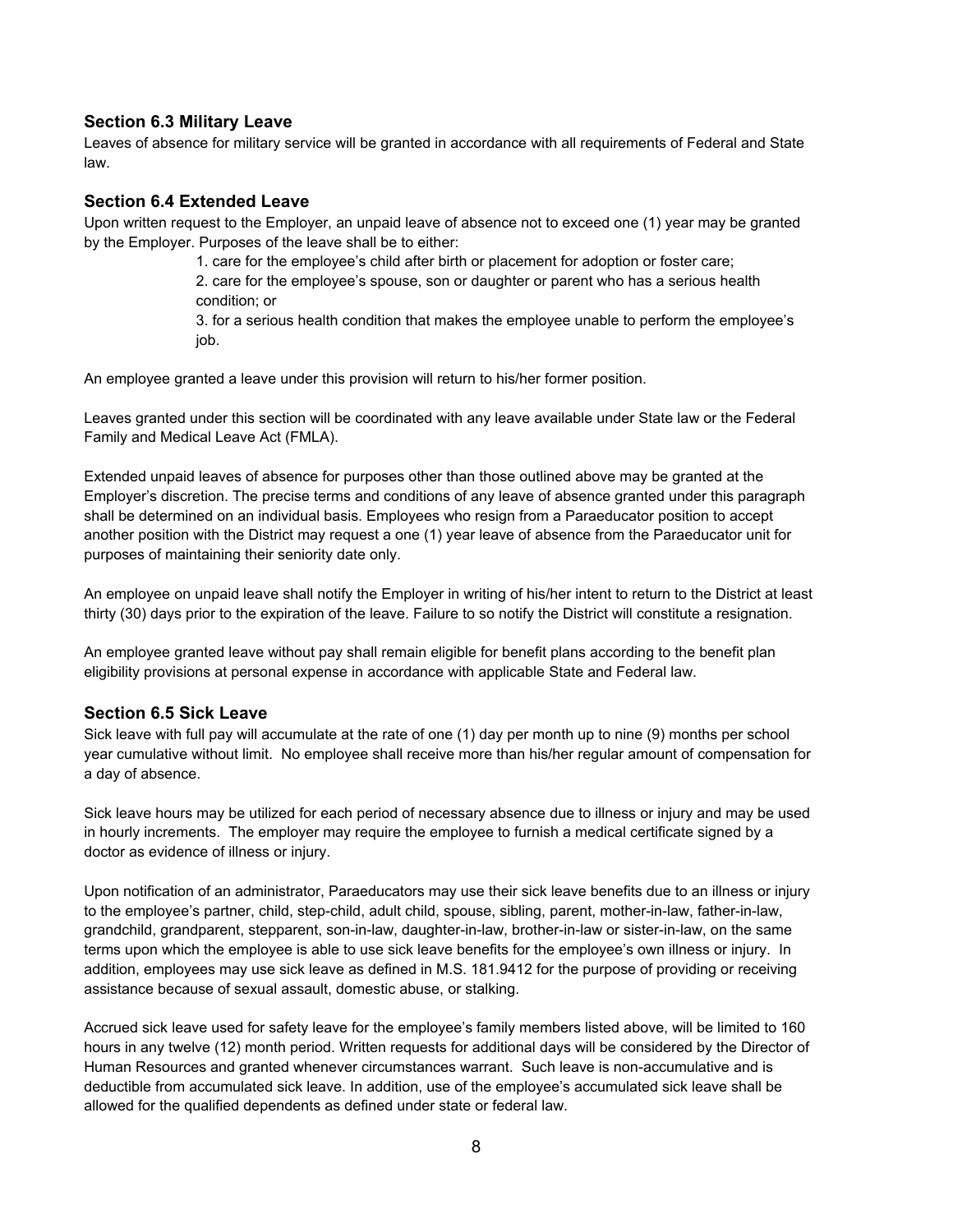# <span id="page-8-0"></span>**Section 6.6 Personal Leave**

Four (4) days of personal leave shall be granted to all Paraeducators. None of the days used shall be deducted from accumulated sick leave. Such leave may be taken anytime during the school year upon advance notice and arrangement with the immediate supervisor. Unless approved by their supervisor, not more than 1 paraeducator or 10% of Paraeducators in a single building, whichever is greater, may take a personal leave on a single day.

Paraeducators during their tenth  $(10<sup>th</sup>)$  year of service shall have an additional day of personal leave that is not deducted from accumulated sick leave.

Personal leave on half (1/2) days and non-contact days. Half days (1/2) are not optional days to work. Example: If the school is open from 8:00 A.M. to 12:00 PM, and an employee's scheduled hours fall between these times they are required to work during this time. These hours are time carded. If an employee is sick on one of the half days, and their scheduled hours are during the time the school is open they would submit a time card as though they have worked that day, but also submit a time off form. If an employee's hours do not fall within the school hours for that half day, they may choose to submit a time off request for personal time.

 unused day added to the employee's sick leave balance at the end of the school year. Paraeducators not using their full entitlement to personal leave in a single school year will be paid at the end of the school year for such unused personal days at the daily rate of pay for casual substitutes or have the

# **Section 6.7 Bereavement Leave**

 not covered in this and shall be deducted from sick leave. Five (5) prorated days of leave allowance may be used per occurrence by the employee for attending or arranging the funeral of employee's member of their immediate household, spouse, child, stepchild, parent, brother, sister, mother-in-law, father-in-law, son-in-law, daughter-in-law, brother-in-law, sister-in-law, miscarriage of a child, grandparents and grandchildren. Such leave must be approved in advance by the employee's immediate supervisor, unless advance approval is impossible, in which case, notice shall be given to the employee's supervisor as soon as it is possible. Four (4) of the days used shall not be deducted from accumulated sick leave. Two (2) additional bereavement leave days per occurrence may be used for deaths

#### **Section 6.8 Worker's Compensation**

Any employee who is injured during working hours in a school must report the injury per the District's reporting procedure as soon as possible. Pursuant to M.S. 176, an employee injured on the job in the service of the School District and collecting worker's compensation insurance, may, but is not required to, draw sick leave and receive full salary from the School District. His/her salary will be reduced by an amount equal to the insurance payments and only that fraction of the days not covered by insurance will be deducted from his/her accrued sick leave. No employee may receive more than his/her regular rate of pay for a day of absence.

#### **Section 6.9 Assault Leave**

Paid leave, up to ten (10) days, not deductible from accumulated sick or personal leave allowances, may be used by a paraeducator for each day of necessary absence on a work day because of an assault which causes injury occurring in connection with the performance of a paraeducator's regular duties.

#### **Section 6.10 Severance**

Employees who have completed at least five (5) years of service or employees who have not been recalled from layoff within one (1) year and who provide the Employer with at least a two (2) week notice, shall be entitled to pay for unused sick leave at the employee's hourly rate at the time of resignation, provided that such pay does not exceed a total of fifty (50) days. For purposes of this Section 6.9, "a days pay" will be calculated as the average amount of hours worked by the employee per day during the high five (5) years of employment.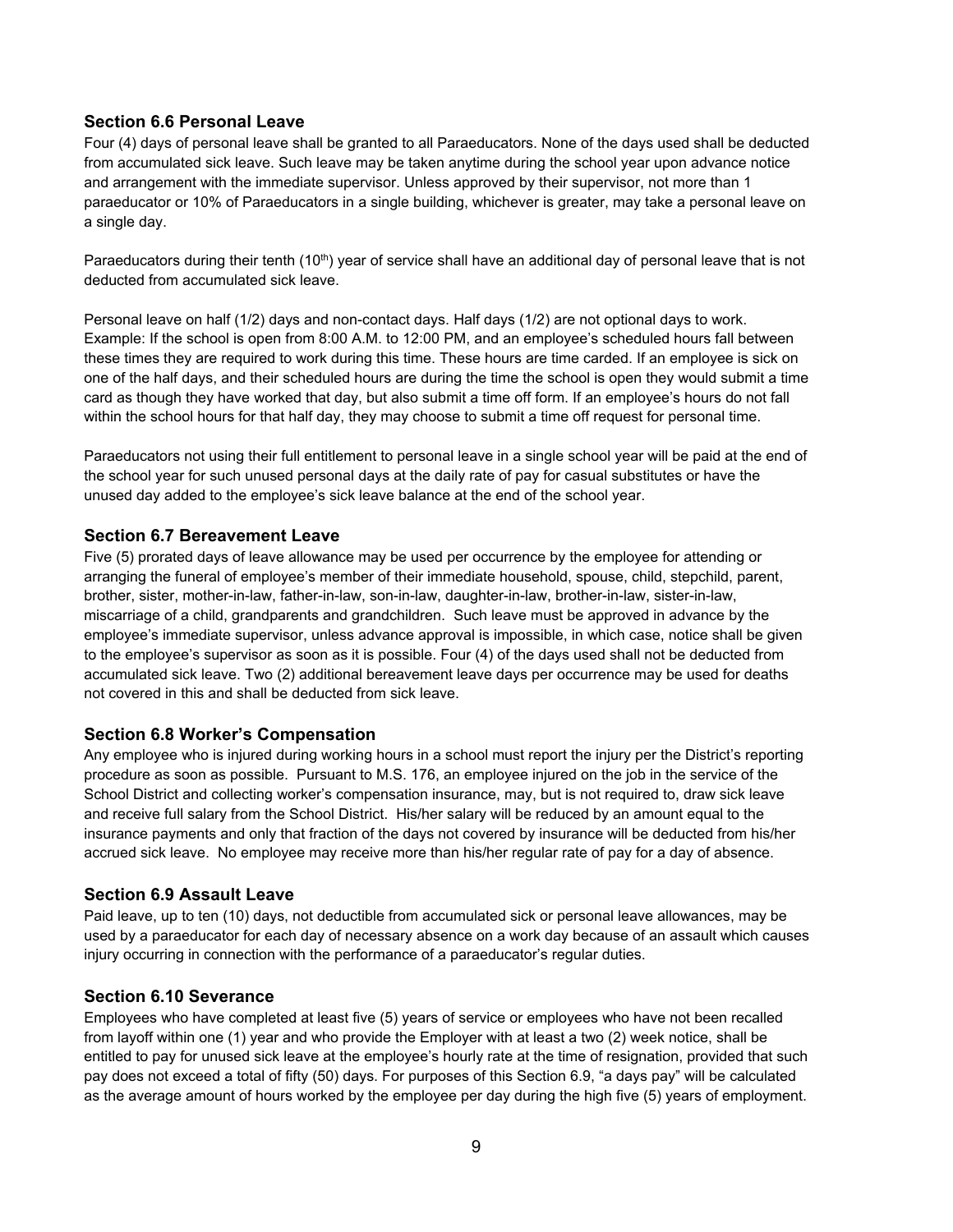# **ARTICLE VII MISCELLANEOUS**

# **Section 7.1 Safety and Healthy School Environment**

All regulations and laws of the State of Minnesota and O.S.H.A. and Mounds View policies governing the safety of employees and building occupants shall be complied with by the Employer and employee. All employees who are assigned to work in a building when they are the only person in the building will not be assigned tasks which are considered hazardous by the employee and his/her supervisor.

In programs and classroom necessitating lifting or multiple lifts throughout the day, assignment of lifts will, where possible, be equally assigned to Paraeducators working within each program.

Regulation #3104 Harassment, Intimidation, Violence, Hazing or Other Forms of Personal Attack<br>Regulation #3106 Health and Safety Regulation #3106 Student Medication

# **Section 7.2 Holidays**

There shall be eight (8) paid holidays for Paraeducators; Thanksgiving, the day after Thanksgiving, December 24, 25 and 26, New Year's Eve and New Year's Day, and one (1) Spring Break Day.

# **Section 7.3 Emergency Closing of Schools**

In the event the District closes a school or schools for an entire day, Paraeducator employees do not have to report for work, and this day shall be paid with no deduction for pre-arranged personal or sick leave days. In the event there are additional school closings for an entire day, Paraeducators will be required to make up the lost time by working extra hours, attending staff meetings, or attending a workshop as directed by the principal or administrator. Individual building principals (or their designee, i.e. special education teacher or supervisor) will arrange the make-up time with their building Paraeducators. At the employee's discretion, personal leave time, sick time or any banked compensatory time may be drawn as the make-up time.

Additionally, in the event that District declares a late start, all Paraeducator employees are required to report to work by the designated late start time for student (or their normal start time, if after the designated late start time). On such occasions, Paraeducators shall be paid as if it were a normal, contracted work day with no deduction for pre-arranged sick time. In the event that there are multiple late start days, it will be at the discretion of district human resources if the time will need to be made up.

# **7.4 Technology Access**

The district will not require employees to check district email or handle other district related work during their break time, lunches or non-work hours. Adequate time and accessible computers and printers for third party billing, entering student behavior reports, checking emails and other related district work will be coordinated with the Principal or Site **Administrator** 

#### **7.5 District Matching Contribution**

The maximum annual District contribution shall be based on years of service with Mounds View School District according to the following schedule:

| At the beginning of the employee's -Year of Service<br>with the District | <b>District Matching Contribution</b><br>2022-2023 |
|--------------------------------------------------------------------------|----------------------------------------------------|
| 1 <sup>st</sup> year                                                     |                                                    |
| 2+ vears                                                                 | \$250.00                                           |

Paraeducators in their first ( $1<sup>st</sup>$ ) year of service may participate in the "plan" without a match. The District match will begin their second  $(2^{nd})$  year of service.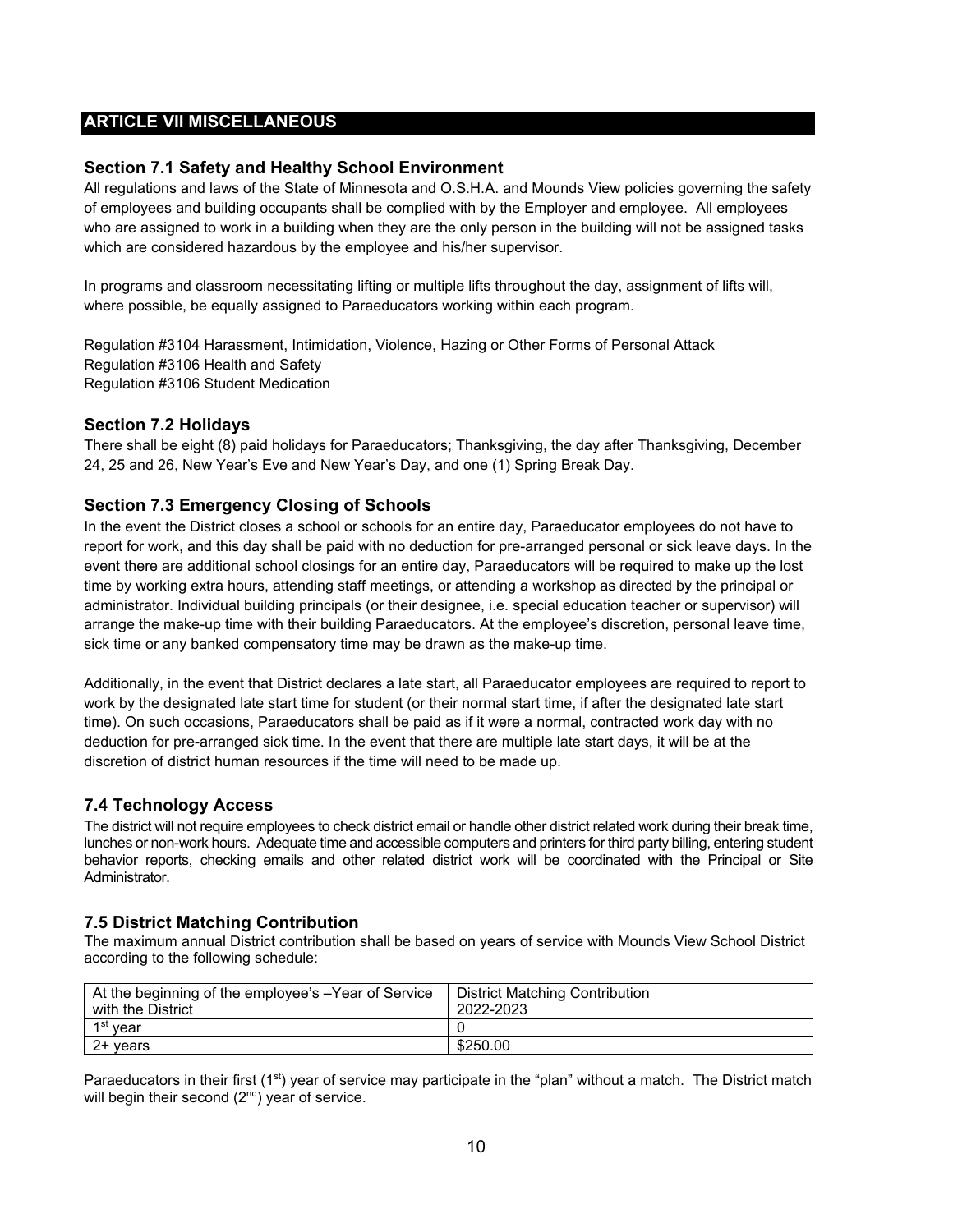<span id="page-10-0"></span>Subd. 1. The annual year for District contributions shall be July 1 through June 30. Changes in District matching amounts, based on years of service completed as of June 30 will be made on July 1 of each year.

Subd. 2. Paraeducators must establish participation in an eligible tax-sheltered annuity plan, as defined by Minnesota Statutes, before the District will begin matching contributions to the plan. To begin participation, the employee must submit a completed salary reduction form to the Payroll Office. Once established, participation will continue at the same rate until the Payroll Office is notified of any change.

Subd. 3. The District match will be divided evenly over 19 or 24 paychecks up to the maximum annual amount. Employees may not recover District matching contributions for years in which they chose not to participate or participated at a level below the maximum District contribution.

# **ARTICLE VIII INSURANCE**

#### **Section 8.1 Medical Insurance**

Eligible employees may enroll for either individual or dependent coverage however each employee enrolled in this program shall contribute, through payroll deduction, any excess of the monthly premium over the maximum Employer contribution described in this section.

The employer will pay full single health insurance premium for a Paraeducator working thirty-five (35) hours or more per week during the school year. For Paraeducators enrolled in dependent coverage, the employer contribution for the high deductible health plan will be seventy percent (70%) of the total premium. Employees may purchase the co-pay plan with the employer contribution for the high deductible plan and the employee will pay the difference. Employees working twenty (20) hours but less than thirty-five (35) hours per week during the school year will receive a prorated contribution for health insurance premium based on their full-time equivalent (FTE) of thirty-five (35) hours. Employees working less than twenty (20) hours per week during the school year are not eligible for participation in the District's health insurance program.

Effective July 1, 2022, the employer will pay full single health insurance premium for a Paraeducator working thirty-two (32) hours or more per week during the school year. For Paraeducators enrolled in dependent coverage, the employer contribution for the high deductible health plan will be eighty percent (80%) of the total premium. Employees may purchase the co-pay plan with the employer contribution for the high deductible plan and the employee will pay the difference. Employees working twenty (20) hours but less than thirty-two (32) hours per week during the school year will receive a prorated contribution for health insurance premium based on their full-time equivalent (FTE) of thirty-two (32) hours. Employees working less than twenty (20) hours per week during the school year are not eligible for participation in the District's health insurance program.

In the event that two (2) employee's working for the district are married to each other and each one is eligible for single insurance the district shall contribute each person's amount of single towards family coverage up to the amount of defined district contribution that is available to certified staff.

Benefit eligible employees shall have the right to enroll into District Insurance plans at the employees' expense if the plan permits it.

For employees hired during the 2011-2012 school years and, for all subsequent new hires, the District's insurance contribution will only be to the high deductible plan. Employees can buy into the co-pay plan at their own expense.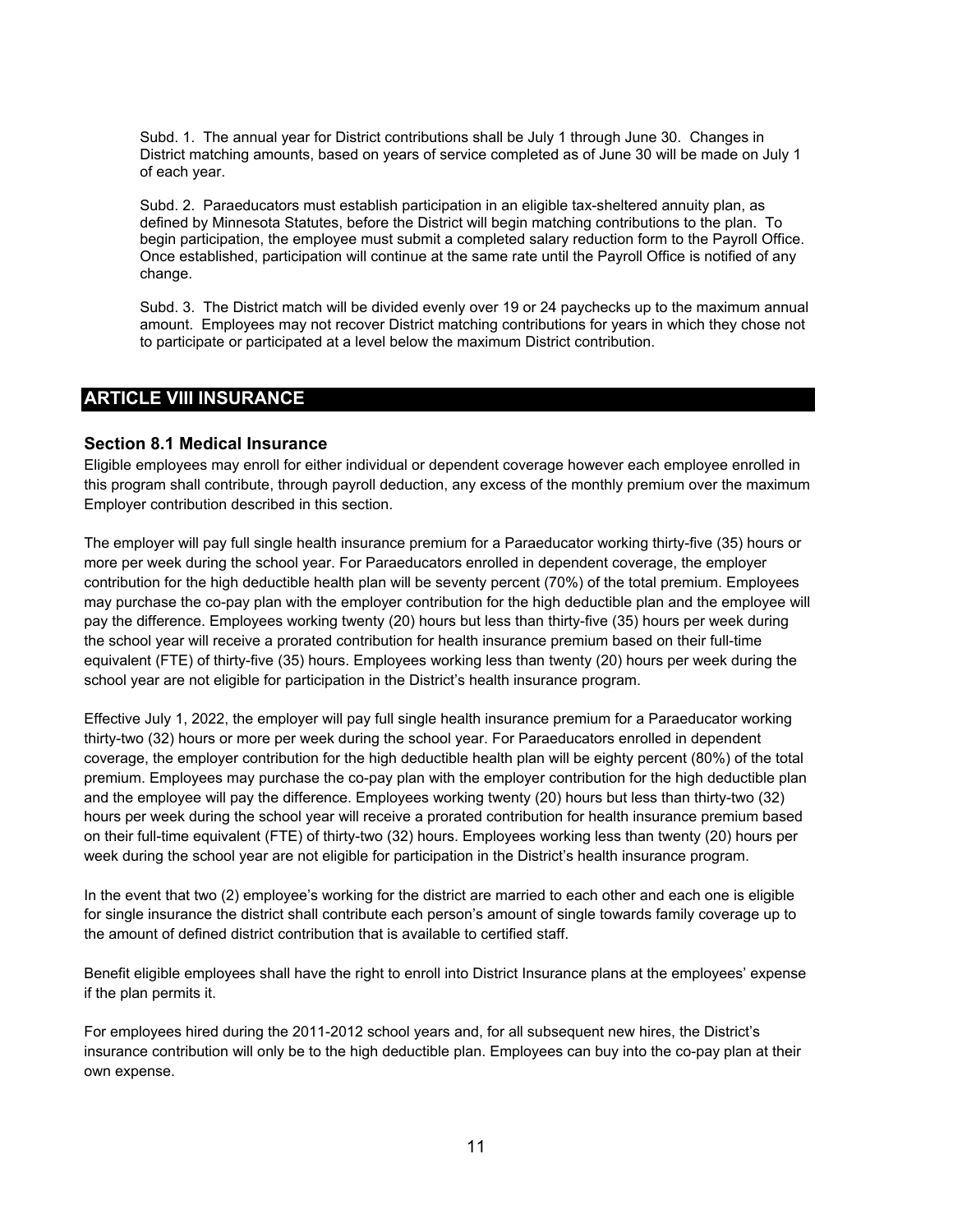# <span id="page-11-0"></span>**Section 8.2 Health Reimbursement Plan**

The employer will contribute annually the amount of seven hundred and fifty (\$750.00) for individual coverage and one thousand and five-hundred (\$1,500) for dependent coverage into a health reimbursement account chosen by the employer for reimbursement of IRC Section 213(d) medical expenses incurred by themselves and their spouse and dependents. The employee must be enrolled in the high deductible health plan to be eligible for the contribution.

# **Section 8.3 Dental Insurance**

Paraeducator employees shall receive the same contribution towards single dental insurance as that contributed by the school district to certified employees.

# **Section 8.4 Life Insurance**

Each employee is eligible for group term life insurance, including accidental death and dismemberment, in the amount of fifty thousand dollars (\$50,000).

# **Section 8.5 Long Term Disability**

Each employee is eligible to participate in the long-term disability insurance program provided by the employer.

# **ARTICLE IX MUTUAL RESPONSIBILITY**

The Employer and the Union mutually recognize the needs of the public and that the right of students and residents of this District to the continuous and uninterrupted operation of their schools is of paramount importance. The Union agrees that during the term of this Agreement it will not engage in, support or encourage any work stoppages or slowdowns.

# **ARTICLE X SENIORITY**

### **Section 10.1 Seniority**

Seniority will be based upon continuous and unbroken employment with the Employer starting at first date of employment as a Paraeducator. Seniority is based on a time stamp issued upon completion of paperwork with designee from Human Resources. The seniority list will be developed as a cooperative effort between the Union and Employer. The seniority list will be in the form of one (1) list for the entire District.

The seniority list will be posted in each building and a copy will be mailed to the Union Stewards during the month of April. Questions regarding seniority shall be directed to the Human Resources Department in writing within one (1) calendar week of posting. At the end of this period the seniority list will be deemed correct.

Employees prior to this Agreement who were terminated in lieu of a layoff provision and subsequently rehired in lieu of a recall procedure will be given continuous seniority. Employees in the bargaining unit will earn seniority on the basis of date of employment. If more than one (1) individual has the same starting date of employment, time stamp will be used to break ties. Seniority shall terminate upon any of the following events:

- a) Resignation
- b) Termination for cause
- c) Retirement
- d) Failure to return from a leave of absence
- e) Expiration of recall period not to exceed two (2) calendar years

Employees on layoff or on unpaid leave of absence will continue to accrue seniority.<br>12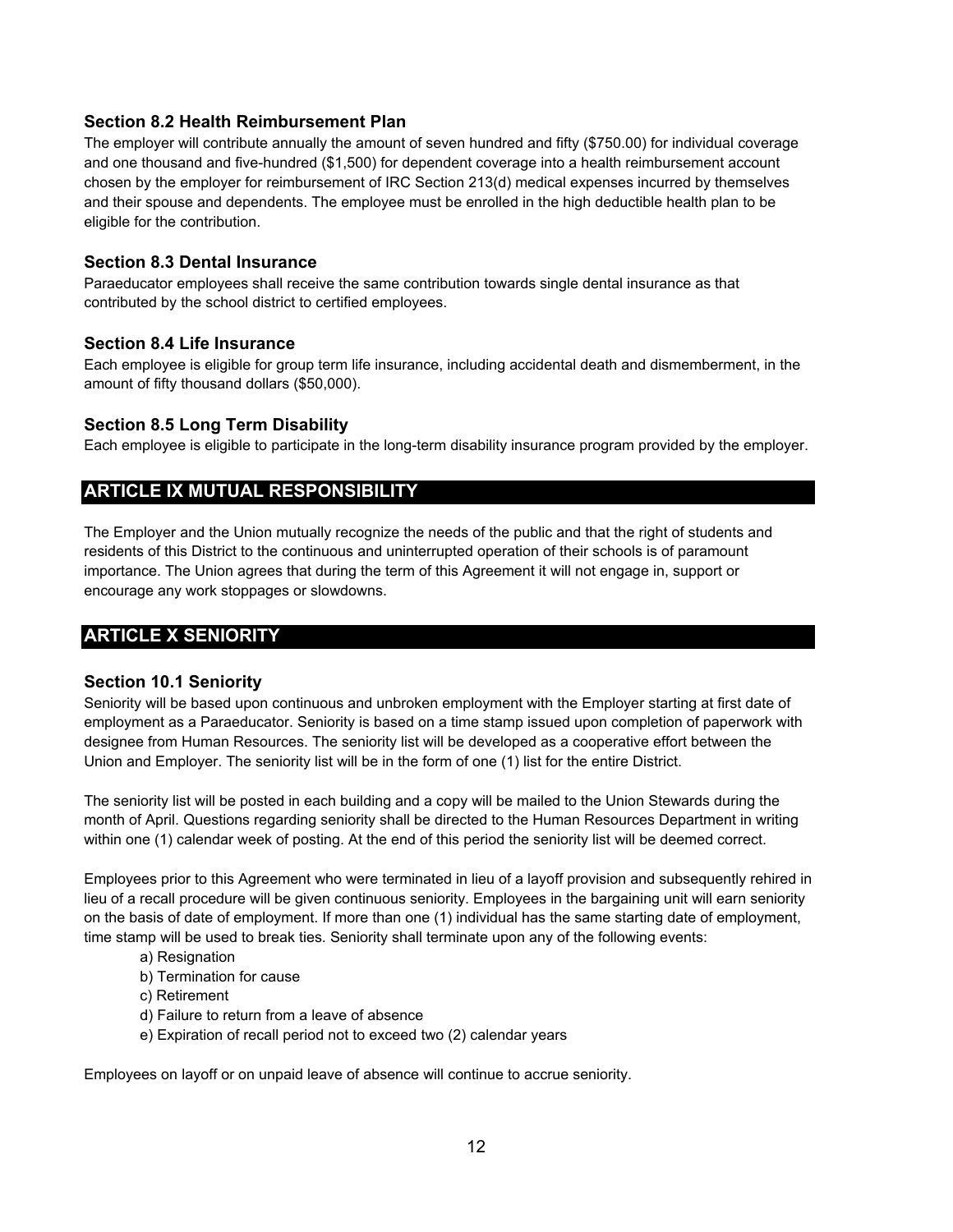# <span id="page-12-0"></span>**Section 10.2 Layoff/Recall**

Employees will be given a two (2) week written notice before any layoff or reduction in hours during the school year. For purposes of this section, there shall be the following classifications for Paraeducators:

Community Ed Building Supervisor **Instructional-Indian Education Clerical Instructional-Title I** Supervisory **Supervisory Technology** Computer Input Computer Input Special Education LMC Licensed Health Care Specialist Healthcare Specialist **Behavior Manager** Behavior Manager General Instructional Administrative Instructional Administrative Instructional Administrative Instructional-<br>Instructional-ELL Pool Instructional-ETS

Bookkeeper Secondary Modified Learning Center Administrative

The parties recognize the principle of seniority in administering layoffs and recalls within the stipulated classifications, provided the employee is fully qualified to perform the duties and responsibilities of the positions.

**Subd. A Notice of Assignment** When time in a building needs to be added for the current school year, principals will increase time of the most senior building employee in the job classification to be increased provided that the schedule fits and the assignment, training, qualifications, job duties and performance are sufficiently similar. Prior to the end of the school year, the Building principal or coordinator will formally meet with Paraeducators to explain the staffing vision for the following school year. Employees will be given written notice of their employment status for the next school year and will have not less than five (5) business days, with the exception of Saturday, Sunday or legal holidays, to respond to their written notice of assignment.

**Subd. B. Layoff** When hours in a building need to be cut for the current school year, principals will reduce hours of the least senior building employee in the job classification to be reduced, provided that the assignment, training, qualifications, job duties and performance are sufficiently similar. The District agrees to meet with the Union Stewards at the conclusion of the Notice of Assignment process to review assignments

An employee whose hours are reduced, may elect to accept the reduced assignment, initiate bumping according to Subd. D or go on layoff. The loss of hours which were added during the school year will not be considered a reduction in hours.

**Subd C. Recall** Employees shall be eligible for recall to new positions at or below their previous FTE within classifications for two (2) calendar years following the date of layoff, or until an unlimited number of jobs have been rejected within the one (1) calendar year. A laid off employee will be recalled to positions available the following school year in the same classification with similar job duties of the position that was held in the preceding two (2) school years. Employees who worked in multiple job categories may waive their recall rights to the categories in which they worked less than 2.25 hours per day or less without loss of recall rights. An employee will be recalled out of seniority order if the same position held prior to layoff becomes available. Building principals will assign newly available hours on a seniority basis to persons who have suffered hour cuts after considering budget, schedules and qualifications.

Subd D. Bumping and Recall An employee whose position is being eliminated or has their hours cut by (1) hour or more, shall be sent written notice during the Notice of Assignment process at the end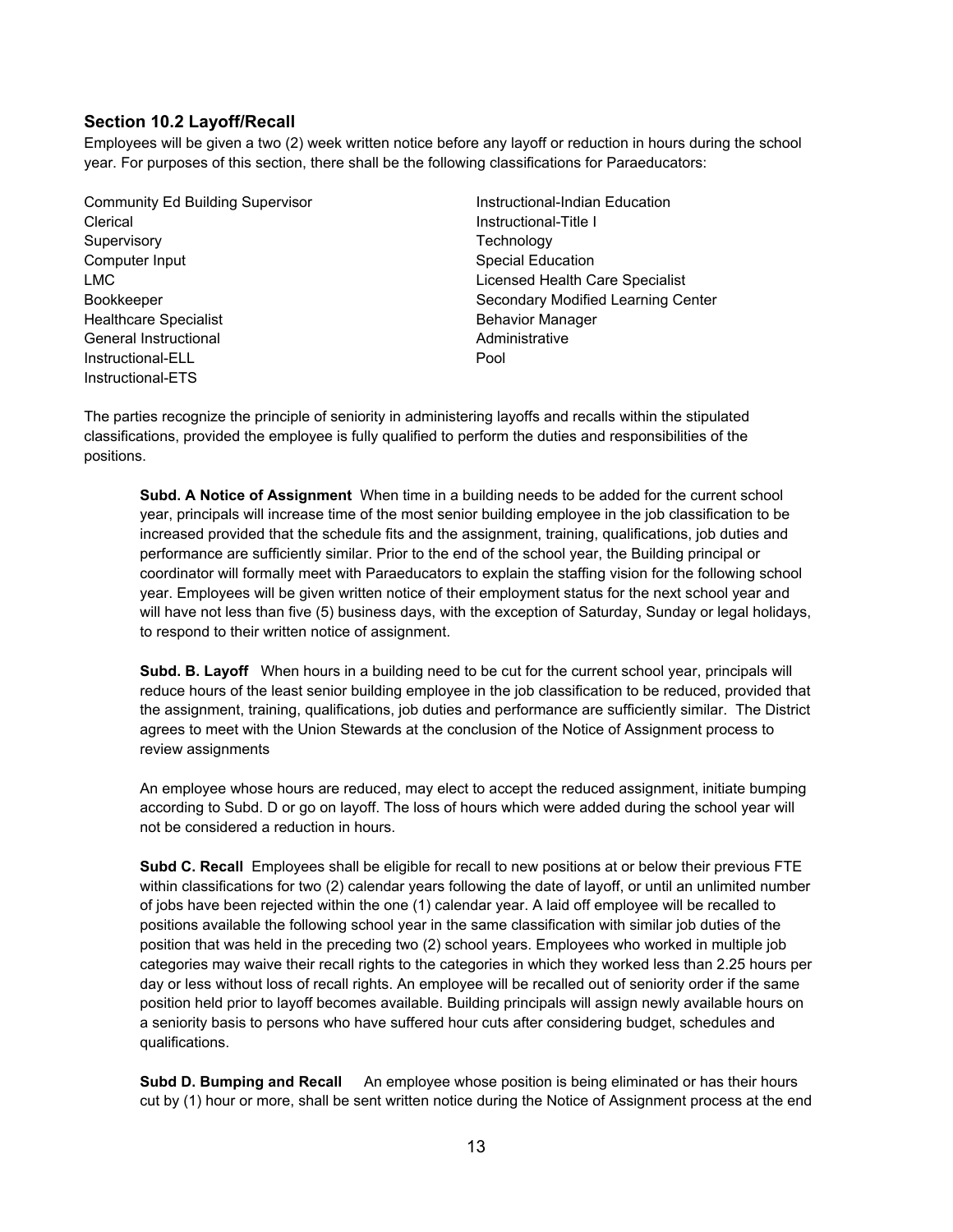<span id="page-13-0"></span>of each school year or be given at least thirty (30) day notice during the school year. Reduction in hours will be based on the Notice of Assignment form. Any positions available within job classification at the time of reduction in hours will be considered the least senior position. Affected employees may:

- Accept the reduced assignment;
- Elect to displace the least senior employee in the same job classification District-wide within one (1) hour of his or her total assignment; or
- Employees will only be allowed one (1) bumping opportunity. If they turn down an opportunity to bump, they go on layoff/recall.

If the individual is the least senior employee in the job classification, then he or she will be able to displace the least senior employee in the same pay classification provided he or she is qualified for the position.

If the employee chooses or is placed on layoff, recall to positions will follow the provisions contained in Subd. C. of Section 10.2.

The District will post all non-contract Paraeducator positions that occur during the school year in the building with the opening and Paraeducator employees have the right to apply.

# **Section 10.3 Job Posting**

New positions or vacancies will be posted for a period of five (5) workdays. Provided one (1) or more of the applicants is qualified, and all applicants are current Paraeducators, an applicant will be assigned to the job within five (5) working days after the close of the posting period whenever possible. If the pool of qualified applicants includes both internal and external applicants, an applicant will be assigned to the job within ten (10) working days whenever possible. The District may consider awarding the position based on factors including seniority, training, experience, etc., but shall have the right to hire the most qualified candidate to fill the position. All qualified internal and external staff will be interviewed. Internal candidates will be interviewed before any external candidates. An internal candidate denied a posted position opportunity shall have the right to request a meeting with the supervisor with or without their union steward to discuss the reason for nonselection and what can be done to improve their chance to be hired.

# **ARTICLE XI GRIEVANCES AND ARBITRATION**

# **Section 11.1 Definitions**

The following definitions shall be applicable to terms used in this Agreement:

arbitration procedure set forth in this article. (a) Grievance: A "grievance" is any dispute or disagreement as to the interpretation or application of any term or terms of this Agreement. A grievance may be processed through the entire grievance and

(b) Day: a "day" is any calendar day except Saturday, Sunday or a legal holiday.

# **Section 11.2 First Step**

Any employee with a grievance may discuss the matter with his/her immediate supervisor, within ten (10) days after the alleged original occurrence of the grievance. If the parties fail to agree within five (5) days after the discussion, or if the immediate supervisor fails to adjust the alleged grievance within five (5) days after the grievance discussion is held, the employee may appeal the grievance to the second step.

# **Section 11.3 Second Step**

Any employee who is not satisfied with the disposition of the grievance at the first step shall, with the assistance of the Union Steward, file a written statement of the grievance with the Director of Human Resources within ten (10) days after the alleged original occurrence of the grievance. The written statement must be dated and signed by the employee and shall set forth the facts and state the provisions of this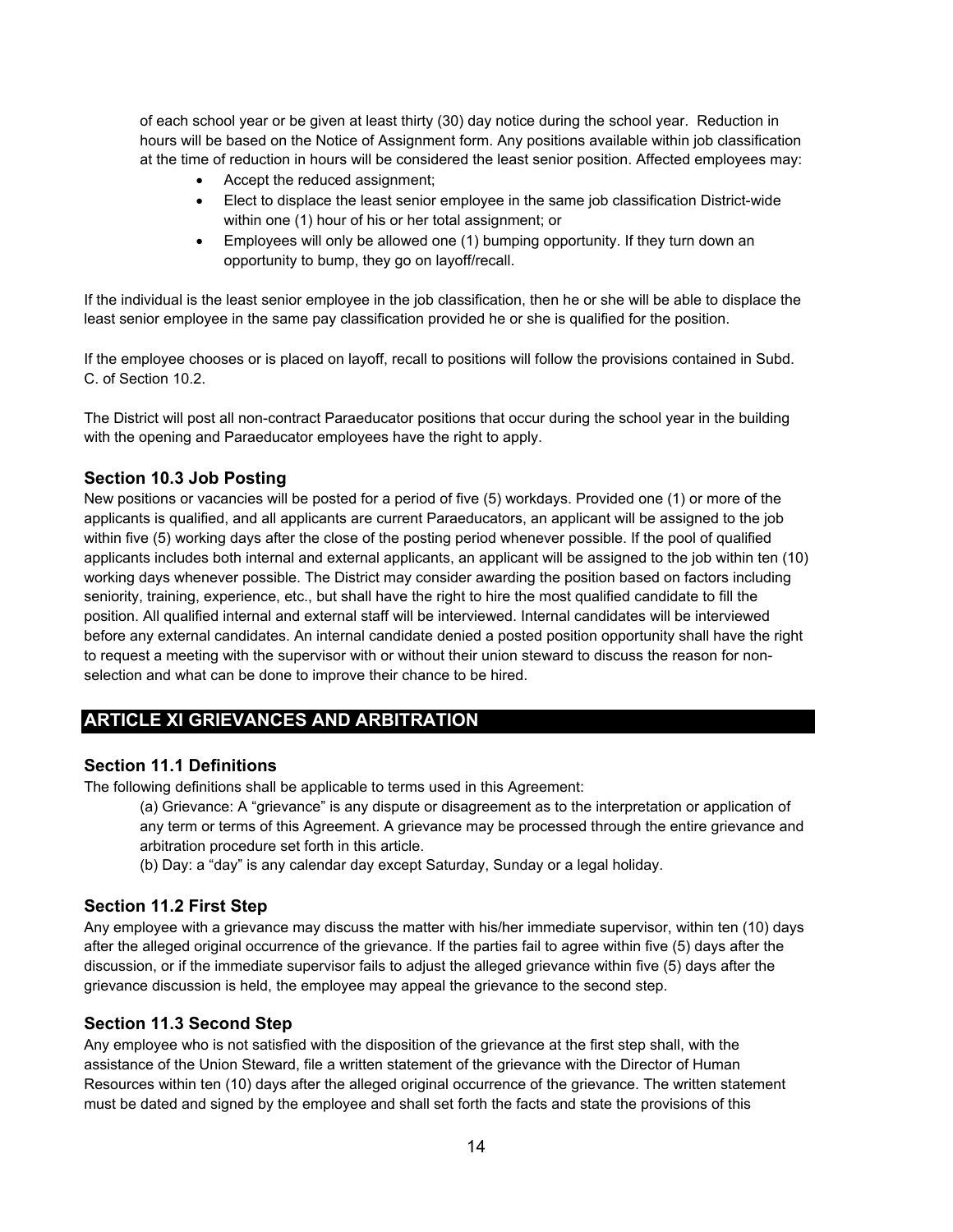<span id="page-14-0"></span>Agreement alleged to have been violated. If the parties fail to agree or the matter has not been satisfactorily adjusted within five (5) days after the hearing at the second step, the employee may appeal the grievance in writing to the third step.

# **Section 11.4 Third Step**

 the employee and the Union. If the disposition of a grievance at the second step is not satisfactory to the Union, the Union may file with the Superintendent a written request for a conference with the School Board regarding the grievance. At its next regularly scheduled meeting, the School Board shall set a time for a conference of the employee with the School Board or with a committee or representative of the School Board, which conference shall take place no later than the next succeeding regularly scheduled meeting of the School Board. The School Board shall indicate its disposition of the grievance, in writing, within seven (7) days after such conference, with a copy to

# **Section 11.5 Submission to Arbitration**

The Union may submit to arbitration any grievance which has been properly processed through the third step of the formal grievance procedure. The Union must file with the Superintendent a written notice of intention to arbitrate not more than ten (10) calendar days after the written disposition of the grievance at step three. The parties shall first attempt to agree upon an arbitrator. If the agreement is not reached within three (3) days, either party may petition the Bureau of Mediation Services for assistance under the Public Employment Labor Relations Act of 1971, as amended.

The parties shall share equally, costs and fees of the arbitrator. The cost of the transcript or recording, if requested, shall be borne by the party requesting a copy of the transcript.

# **Section 11.6 Jurisdiction and Authority of Arbitrator**

The arbitrator shall have jurisdiction only over those grievances which have been properly submitted to arbitration in accordance with the terms of the Agreement. The arbitrator shall have no power to add or to subtract from, or to change, modify or amend in any way the terms and conditions of employment set forth in the Agreement; nor shall the arbitrator have any power to hear or determine any dispute involving matters of inherent managerial policy. The decision of the arbitrator shall be subject to all the limitations or arbitration decisions set forth in the Public Employment Labor Relations Act of 1971, as amended.

# **Section 11.7 Representation**

Any employee, supervisor, or the School Board may be represented at any stage of the formal grievance procedure by any person or agent designated by such party to act in his/her behalf.

# **Section 11.8 Time Limitations**

 to proceed to the next stage. Since it is important that grievances be processed as rapidly as possible, the time limitations specified herein shall be considered as a maximum and every effort will be made to expedite the process. Such time limitations may be extended only by mutual consent. Failure of any employee or the Union to comply with the limitations specified shall constitute a waiver of the grievance. Failure of a supervisor or the School Board to act within the time limitations specified shall constitute a denial of the grievance and shall permit the employee or the Union

# **ARTICLE XII MANAGEMENT RIGHTS**

# **Section 12.1 Authority and Power of the Employer**

The laws of the State of Minnesota have vested in the Employer the full authority and power to manage, control and direct the operation of the School District, and to adopt, modify or repeal policies, rules and regulations for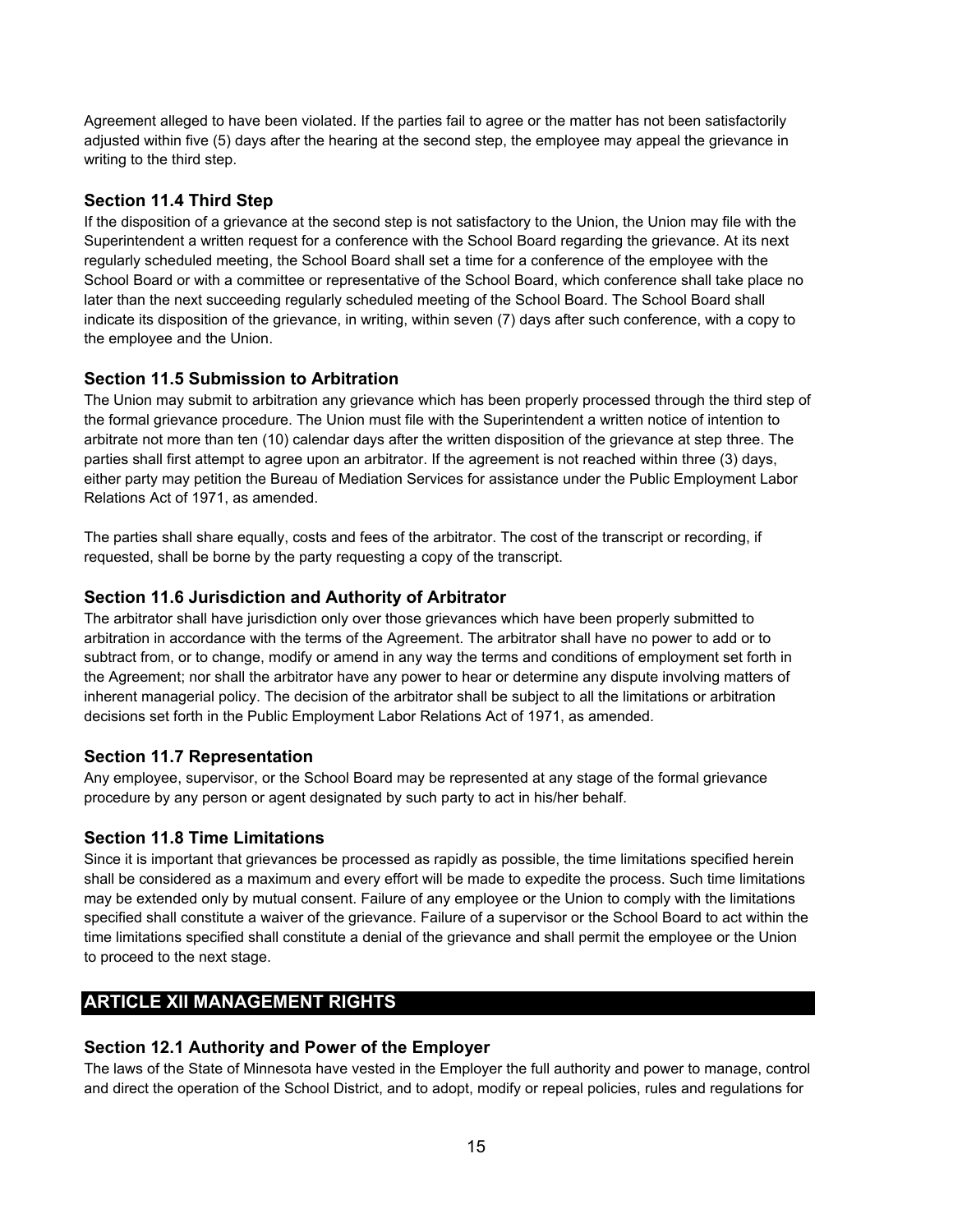<span id="page-15-0"></span>the District. All such authority and power of the Employer shall continue unimpaired, except as limited by a specific provision of this Agreement.

# **Section 12.2 Provisions Contrary to Law**

Any portion of this Agreement which violates any provision of the laws of Minnesota or of the United States, or any rules or regulations promulgated thereunder, either now or hereafter, shall be null and void and without force and effect. If any provision of this Agreement or the application of any such provision under any circumstances is held invalid, it shall not affect any other provisions of this Agreement or the application of such provision under other circumstances. The Employer reserves the right to amend any provision of this Agreement as necessary thereunder, subject to the grievance procedure.

# **ARTICLE XIII DURATION AND RENEGOTIATION OF AGREEMENT**

# **Section 13.1 Term of Agreement**

This Agreement shall become effective as of August 16, 2021, and shall continue in full force and effect until August 15, 2023, and thereafter, until modifications are made pursuant to the PELRA of 1971, as amended.

# **Section 13.2 Effect of Agreement**

Any and all prior engagements, resolutions, practices, policies, rules and regulations regarding terms and conditions of employment to the extent inconsistent with the provisions of this Agreement, are hereby superseded.

# **Section 13.3 Negotiations During Term**

The parties mutually acknowledge that during the negotiations which resulted in this Agreement, each had the unlimited opportunity to make demands and proposals regarding terms and conditions of employment. All understandings and agreements arrived at by the parties are set forth in this Agreement.

For the duration of this Agreement the Employer and the Union each voluntarily and unqualifiedly waives the right to meet and negotiate regarding any and all terms and conditions of employment, whether or not specifically referred to or covered in this Agreement, even though such matters may not have been within the knowledge or contemplation of either or both of the parties at the time this Agreement was negotiated or executed; provided however, that any or all of the provisions of this Agreement may be opened at any time by mutual consent.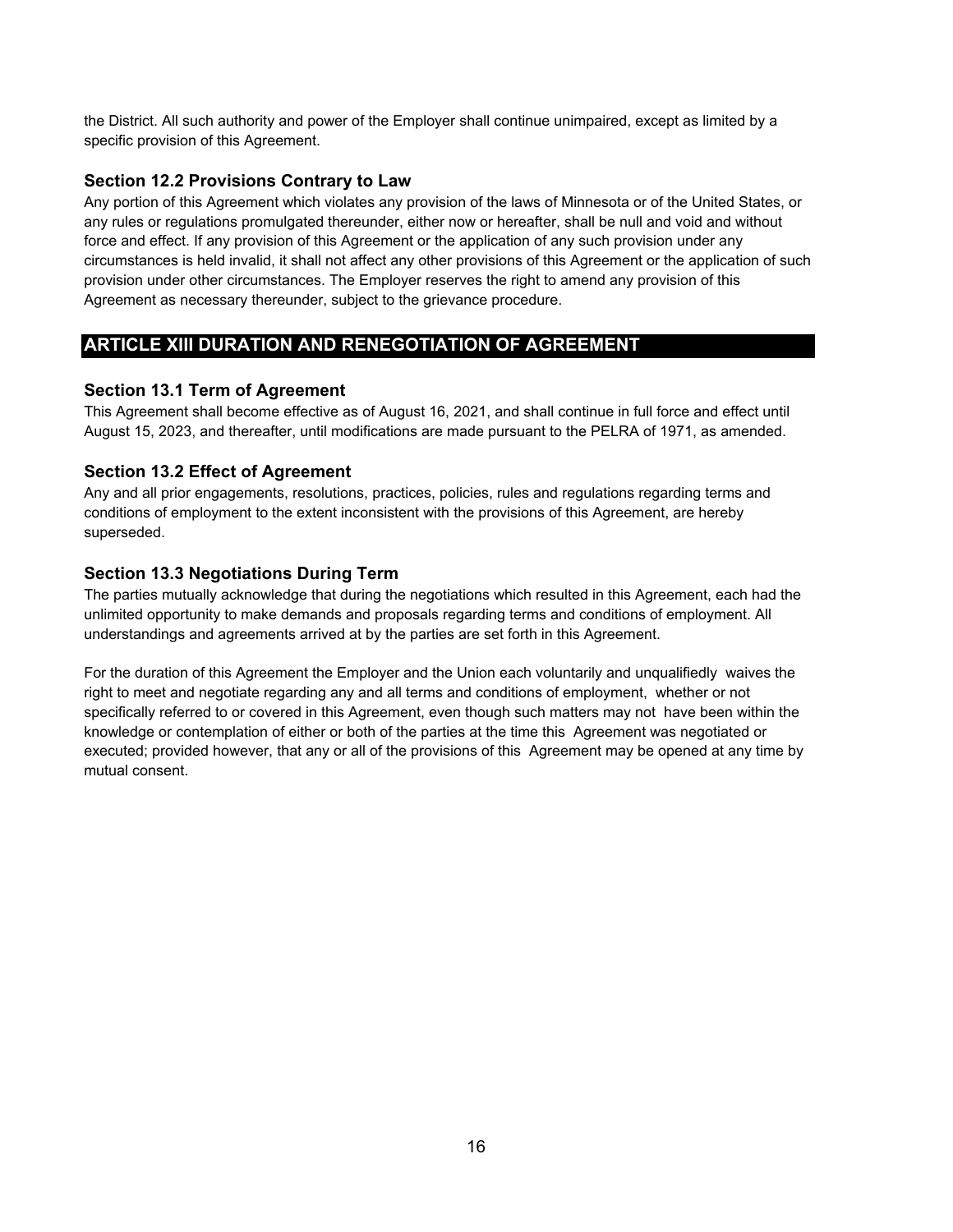IN WITNESS OF, the parties have executed this Agreement as follows:

| Independent School District No. 621          | School Service Employees, SEIU No. 284 |
|----------------------------------------------|----------------------------------------|
| Chairperson                                  | Union Representation                   |
| Clerk                                        | Steward                                |
| Superintendent                               | Steward                                |
| <b>Executive Director of Human Resources</b> | Steward                                |
| Date                                         | Steward                                |
|                                              | Steward                                |
|                                              | Steward                                |
|                                              | Steward                                |
|                                              | Steward                                |
|                                              | <b>Bargaining Team Member</b>          |
|                                              | <b>Bargaining Team Member</b>          |
|                                              | Date                                   |